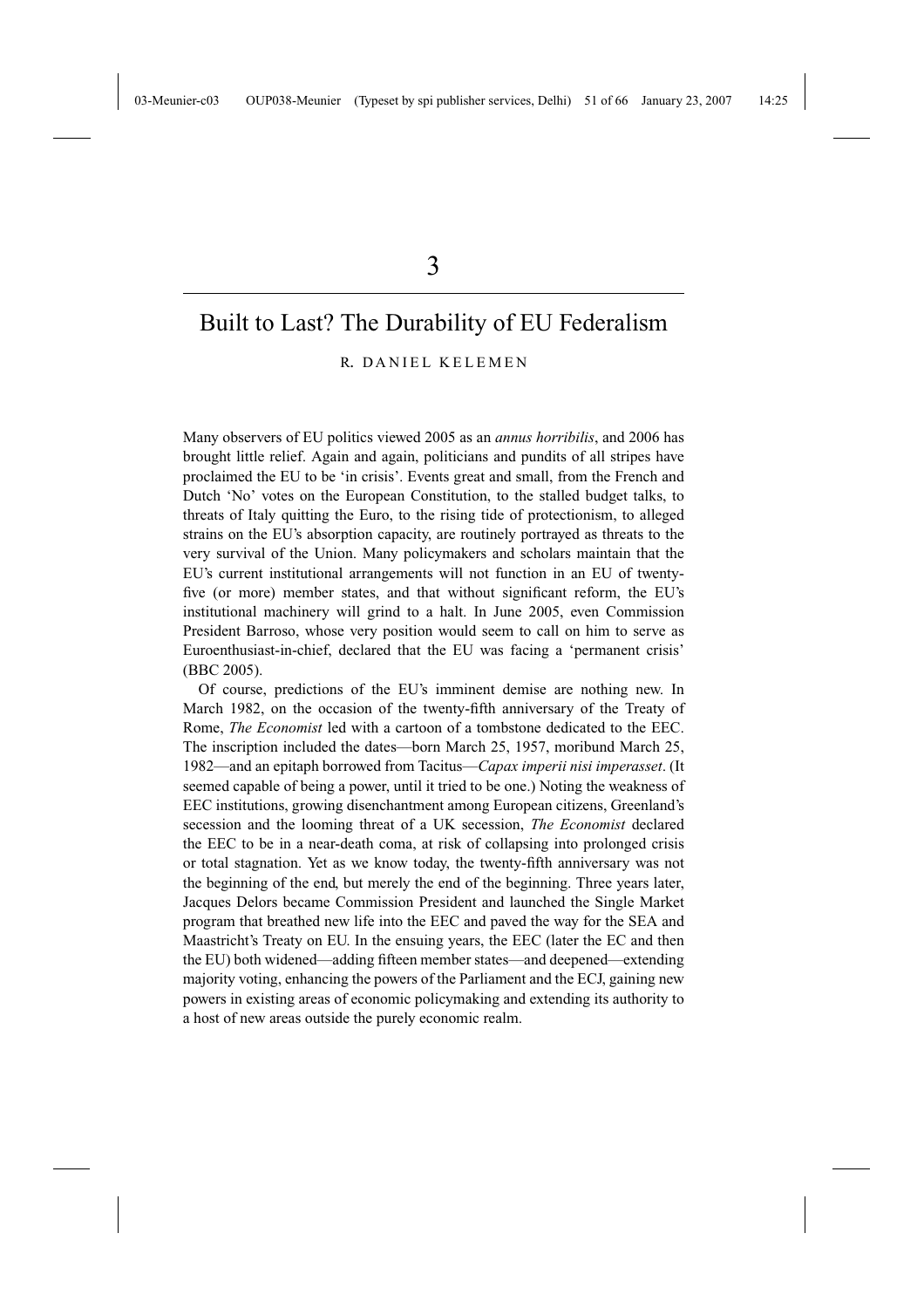As we approach the fiftieth anniversary of the Treaty of Rome, we again confront the question of whether the EU is on its last legs. Are today's dire predictions any more credible than those made twenty-five years ago? Are the EU's institutional arrangements fragile? Are they in danger of collapsing under the weight of enlargement, as today's reports of 'crisis' suggest? Or instead, as Andrew Moravcsik (2005*b*) has suggested, is the EU's current 'constitutional settlement' actually quite stable? In short, is today's EU a fragile house of cards, or is it built to last?

Unfortunately, too many scholars and commentators address these questions on the basis of intuition and conjecture, rather than theory and systematic comparative analysis. As in so many areas of EU studies, the EU is treated as a unique case, which by definition cannot be compared to other political systems. This approach is the wrong way forward. We do not need to reinvent the wheel in order to identify the likely sources of instability in the EU and to assess the prospects for the Union's survival. A conceptual framework for analyzing the durability of EU institutions lies at hand, in the literature on stability and instability in federal systems.

Some observers reject the comparison out of hand, maintaining that because the EU lacks some crucial elements of statehood it cannot rightly be viewed as a federal system. However, in recent years more and more EU scholars have applied the lens of comparative federalism to the EU polity (see McKay 2001; Nicolaïdis and Howse 2001; Börzel and Hosli 2003; Kelemen 2003, 2004; Ansell and Di Palma 2004; Fabbrini 2005; Swenden 2004; Trechsel 2005; Schain and Menon 2006; Thorlakson 2006). Building on the work of earlier pioneers of the comparative federalism approach (such as Cappelletti, Seccombe, and Weiler 1986; Scharpf 1988; Sbragia 1992), these studies make it clear that the EU polity can operate as and be analyzed as a federal system even if it lacks necessary attributes of statehood. Indeed, the fact that the EU is not a state has not stopped scholars of comparative federalism from examining it. Unencumbered by the prejudice that the EU is *sui generis* and uncomparable, federalism scholars now regularly treat the EU as a case in their comparative studies (Friedman-Goldstein 2001; Filippov, Ordeshook and Shvetsova, 2004; Rodden 2005; Bednar 2006). For the purposes of the present analysis, the EU has the necessary minimal attributes of a federal system<sup>1</sup> and, crucially, the EU is riven with many of the same tensions that afflict federal systems.

This chapter explores the durability of the EU, asking what comparative federalism suggests about the prospects for the EU's survival. Drawing on recent work on self-enforcing federalism and on institutionalist insights into 'self-reinforcing' institutions, the chapter suggests that while the safeguards of EU federalism remain weak, they are strengthening. The paper also explores the range of forms of crisis that EU institutions might confront and suggests that the most threatening

<sup>1</sup> See definition of federalism below.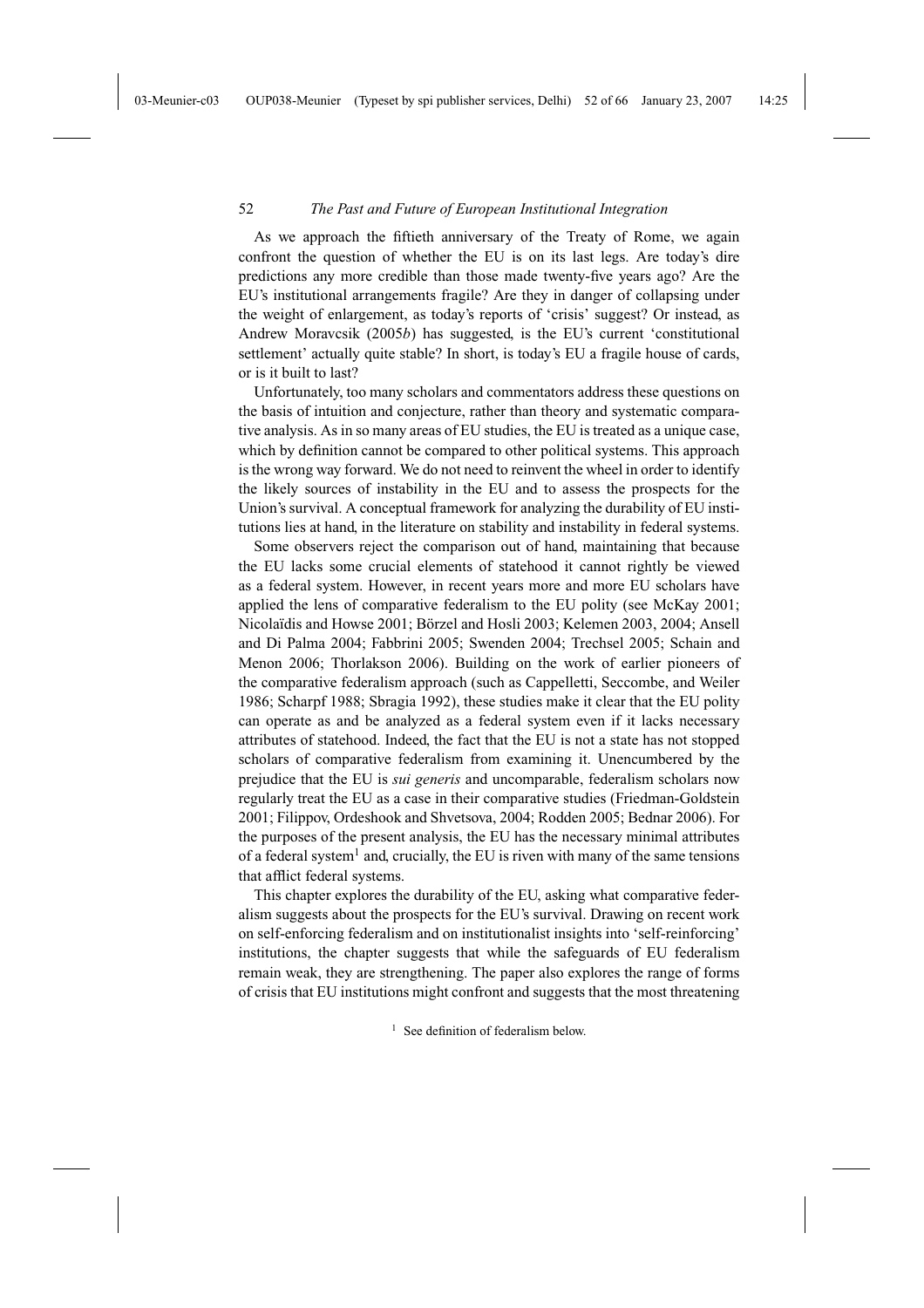forms of crisis are highly implausible. As a result, the EU is, it would seem, built to last. While EU institutions are likely to prove durable, they will by no means remain static. The EU may have arrived at the broad outlines of a constitutional settlement with regards to its basic institutional design as Moravcsik (2005*b*) suggests; however, the allocation of authority between levels of government will continue to shift incrementally, with the EU continuing to gain power at least in the medium term.

The remainder of the chapter is divided into four sections. The first section explains why federalism is inherently, but not insurmountably, unstable. The second section identifies the safeguards of federalism that the literature on comparative federalism suggests are crucial for enabling federal systems to withstand centrifugal and centripetal pressures. This section also assesses the extent to which these safeguards can be found in the EU or appear to be emerging. The third section connects the first two, exploring various scenarios in which the absence of necessary federal safeguards might lead to some form of breakdown of EU federalism and assessing their plausibility. The fourth section concludes.

# **Why Federalism is Unstable**

Federalism is inherently unstable, and most federations fail (Lemco 1991). Federalism can be defined as an institutional arrangement in which (*a*) public authority is divided between state governments and a central government, (*b*) each level of government has some issues on which it makes final decisions, and (*c*) a high federal court adjudicates disputes concerning federalism (Kelemen 2003). In some sense every federal system is a house divided. Each level of government may have powerful incentives to undermine the federal system, and as a result, all federal systems (the EU included) face 'two fundamental dilemmas' (Riker 1964; Bednar, Eskridge, and Ferejohn 2001; De Figueiredo and Weingast 2005). The first is federal overreach. Federal governments may undermine federalism by aggrandizing their authority and usurping competences that the federal bargain had reserved for states. Taken to the extreme, this could transform a federal system into a de facto unitary system, in which state governments are mere administrative appendages. The second dilemma is state shirking. Constituent states may shirk on their commitments by refusing to comply with federal law, failing to contribute required resources (i.e. taxes) to the center or infringing the rights of neighboring states. Taken to the extreme, such behavior could lead to the breakdown of the system, with state governments splitting apart to form entirely separate polities. Unfortunately, institutions that help to resolve one of the dilemmas of federalism often exacerbate the other.

One might attempt to wish away these dilemmas by simply including detailed 'competence catalogues' in federal constitutions and mandating norms of 'federal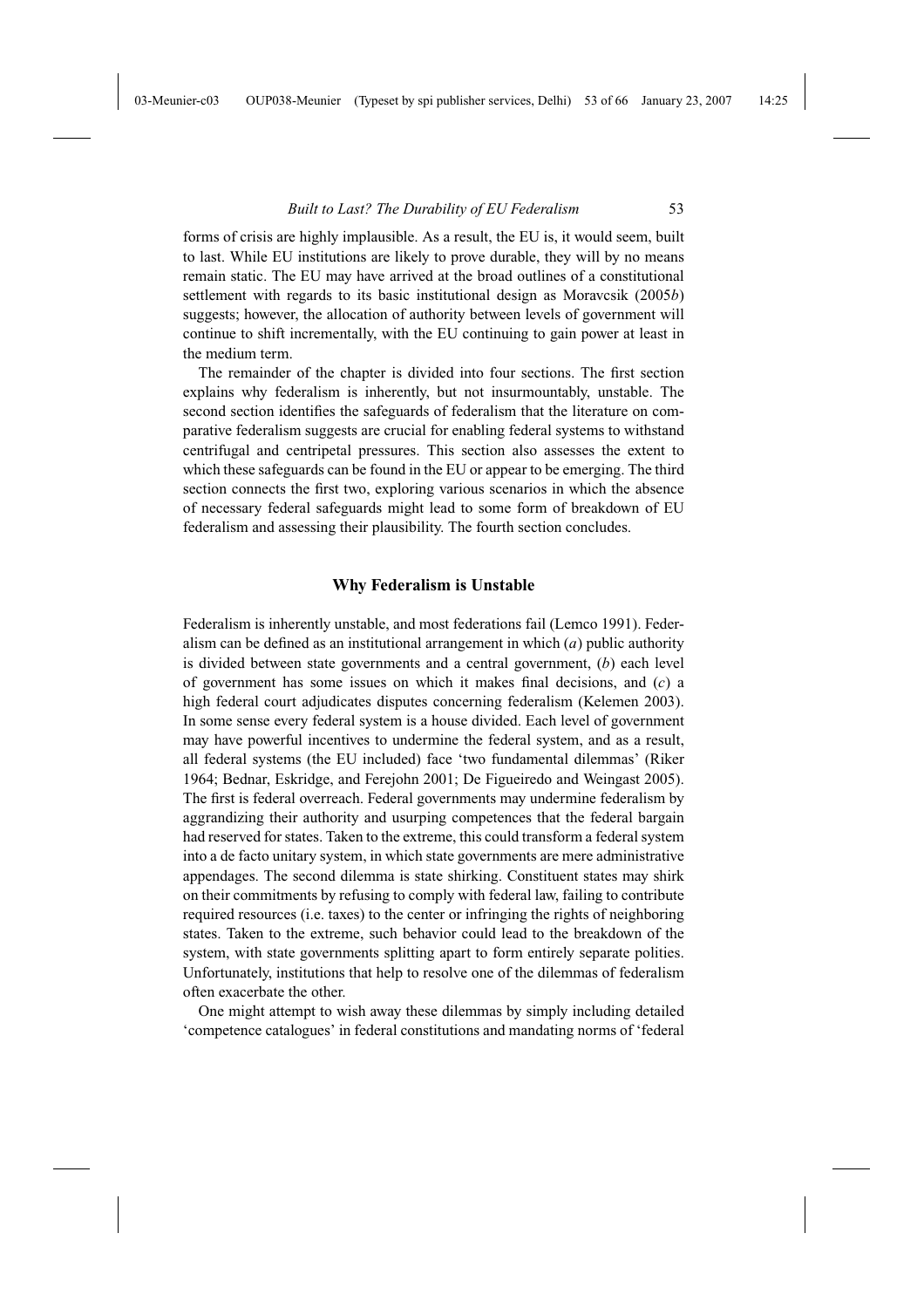comity'. However, such parchment barriers are inadequate (Swenden 2004; Thorlakson 2006). Constitutions do not enforce themselves, and ultimately the institutional arrangements that underpin federalism must provide state and federal political actors with incentives to abide by the rules of the federation. In practice there is a continuous 'ebb and flow' of authority between states and the center (Donahue and Pollack 2001; Filippov, Ordeshook, and Shvetsova 2004). The danger is that these ebbs and flows may quickly turn into torrents and healthy tensions may explode into hazardous conflict. To be durable, a federation must provide for a rigid enough division of authority to prevent one level of government from usurping the authority of the other, while remaining flexible enough to allow for shifts in the division of authority in response to economic, technological, sociocultural and political developments (Nicolaïdis 2001).

Federations that fail to provide the necessary mix of rigidity and flexibility can collapse in one of two ways: *implosion* or *explosion*. With implosion, centripetal forces undermine the autonomy of state governments and the federal system transforms into a unitary state. Implosion is quite simply not a threat to the EU. The notion that Brussels will usurp the authority of national governments and create a unitary European superstate is the fear and rallying cry of Euroskeptics across Europe. However, this is utterly implausible. Andrew Moravcsik is quite right in declaring that, 'the European superstate is an illusion' (2005*a*: 370). While the EU may continue to expand its authority in existing policy areas and extend it to new ones, even the most extreme cases of deepening would rely on a federal structure that preserved a central role for member state governments in both policymaking and implementation. In other words, the federal balance in the EU might in years to come tip further toward Brussels, but the EU could never become a unitary state. $<sup>2</sup>$ </sup>

The more plausible routes to collapse would involve various forms of explosion. With explosion, centrifugal forces undermine the authority of the federal center and pull apart member states, to the point where the federal system fragments. In practice, explosion can take many forms, from extreme forms that lead to the total collapse of the federal system to relatively minor forms of fragmentation that loosen the ties of union but leave the edifice intact. While it may be easy to dismiss suggestions that the EU is on the verge of total collapse, less catastrophic forms of 'explosion' are plausible. In order better to understand the prospects for the EU's durability, we must first assess the strength of the 'safeguards' of federalism in the EU and then explore whether and how failures of these safeguards might lead to some form of collapse.

<sup>&</sup>lt;sup>2</sup> Paradoxically, however, centralization might itself give rise to some form of explosion if, for instance, the growing concentration of authority in Brussels leads one or more recalcitrant governments to exit the union. I return to this possibility below.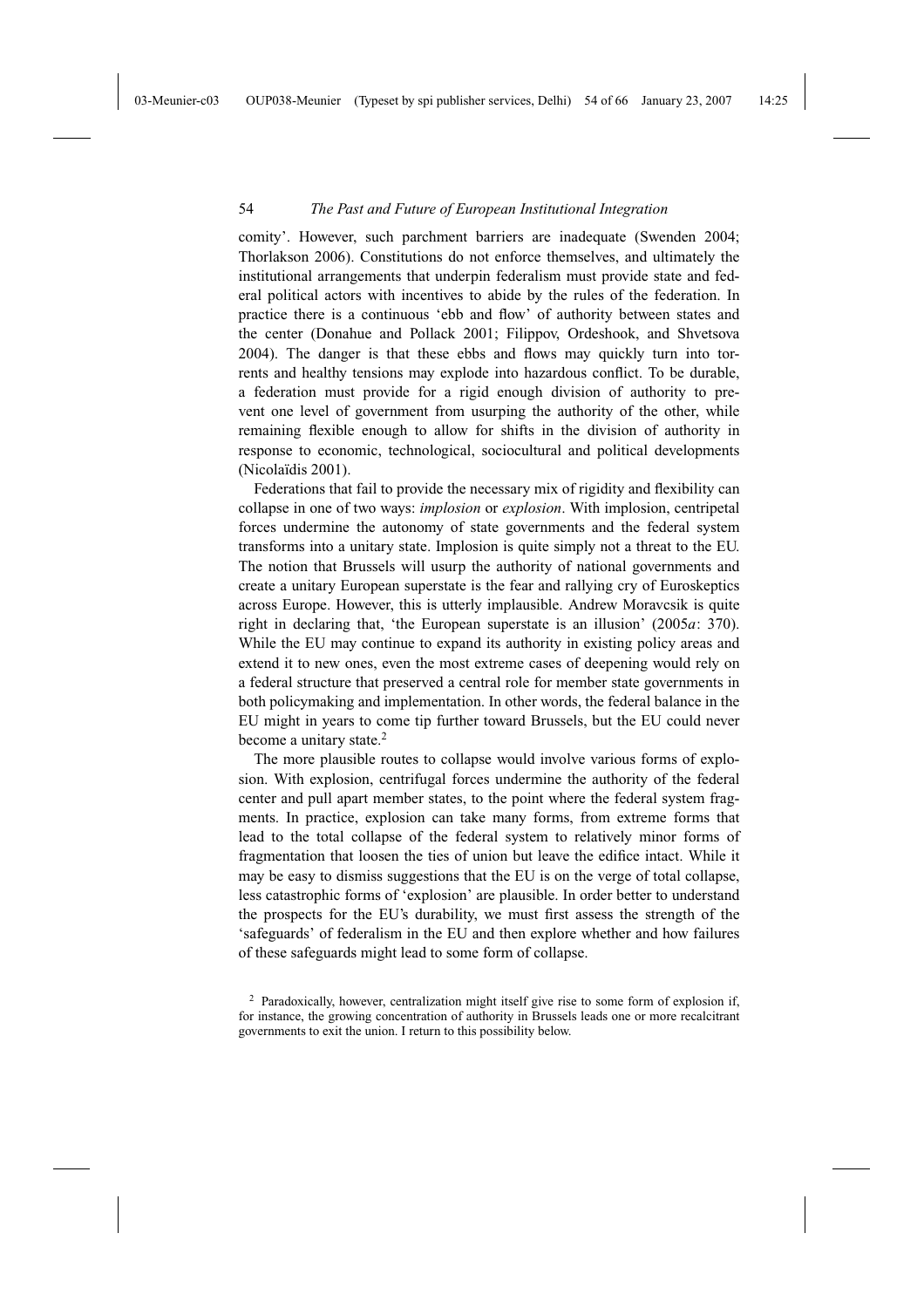#### **Federal Safeguards and Pitfalls**

To understand whether the EU is likely to prove durable, we must first clarify what we think holds it together and next consider whether we think the sources of the EU's stability are strengthening or weakening over time. The literature on federalism explores the conditions under which federal institutions are likely to prove durable and identifies a number of sources of stability in federations, often termed *federal safeguards*. It is important to distinguish such ongoing federal safeguards from the factors that provide the original motivation for the formation of a federal system. An extensive literature on comparative federalism has also examined the essential preconditions for the emergence of federalism (Deutsch 1957; Riker 1964; Wheare 1964) and some scholars have usefully applied this literature to the EU (Riker 1996; McKay 1999; Eilstrup-San Giovanni 2006). However, a federation can continue to thrive long after the initial conditions that gave rise to it have passed. For the purposes of this chapter, it is more important to explore the sources of the EU's ongoing stability (or instability) than to query its foundations. In this section, I review the leading sources of institutional stability identified in the literature on comparative federalism—including structural safeguards, partisan safeguards, judicial safeguards, and sociocultural safeguards and assess both what role they play in sustaining EU federalism and whether they are strengthening or weakening.

Federal safeguards are fixed in the short term but are subject to change in the long term. The EU federalism can only be durable in the long term if its ongoing operations encourage behaviors that serve to strengthen its federal safeguards over time. In the language of institutional analysis, these dynamics are captured by the notion of self-reinforcement. Self-reinforcement is an extension of self-enforcement. A self-enforcing federal system is one structured such that the center and the states have incentives to fulfill their obligations to the federation, given their expectations about one another's behavior (de Figueiredo and Weingast 2005). To be self-reinforcing, the system must encourage behaviors that serve to expand the range of situations in which, or degree to which, it is self-enforcing.<sup>3</sup>

#### *Structural Safeguards*

As Madison recognized in the Federalist Papers (No. 45), participation of state governments in federal policymaking can provide an important structural safeguard against federal overreach (see also Wechsler 1954; Bednar, Eskridge, and Ferejohn 2001). Giving representatives of state interests a voice in the federal

 $3 \text{ A self-undermining institution, by contrast, is one that is self-enforcing in the short term, }$ but encourages behaviors that undermine its foundations in the long term.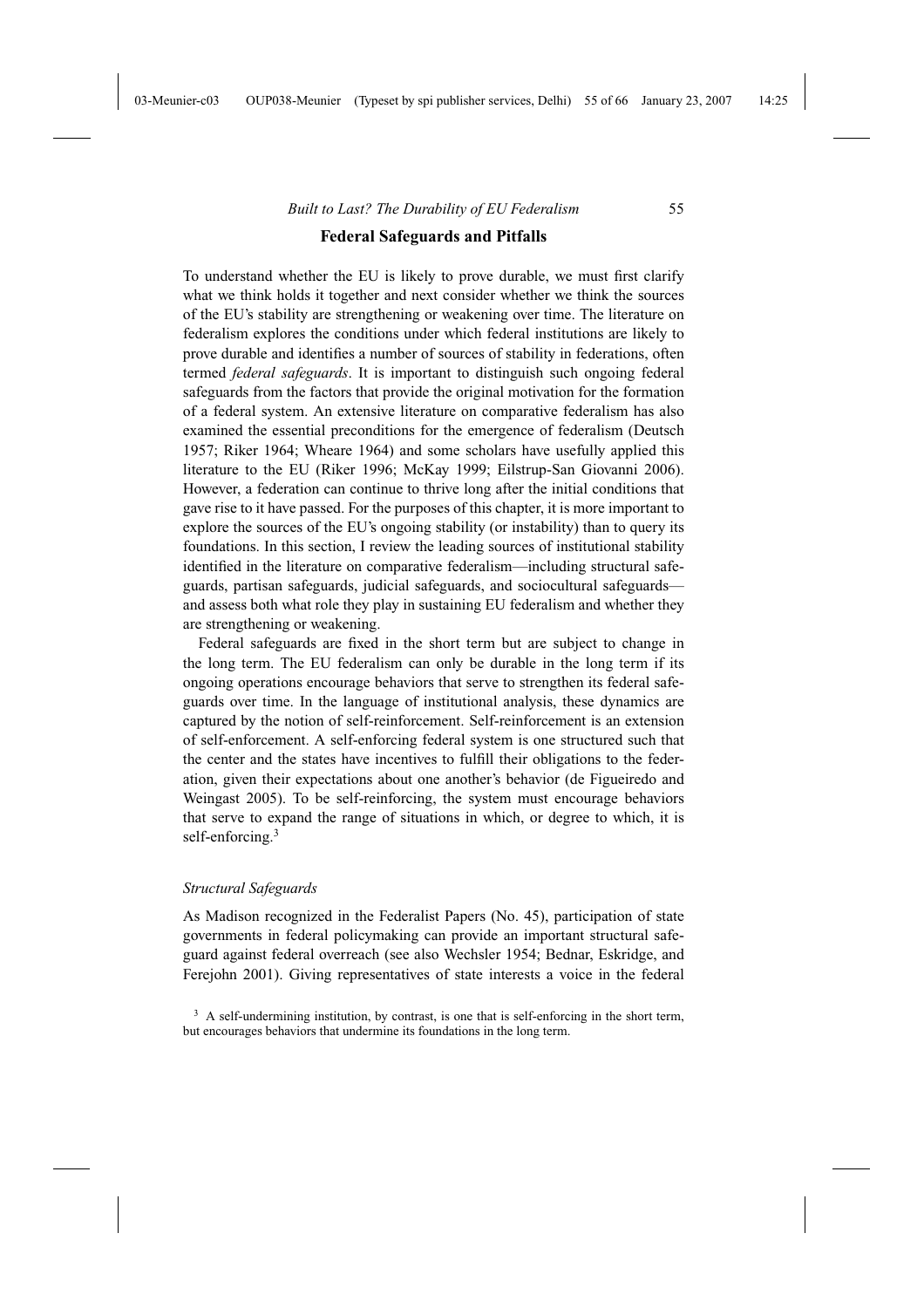legislative process puts them in a position to defend their prerogatives against selfaggrandizing federal authorities. The most powerful means by which to safeguard state interests structurally is to represent state governments in a powerful upper legislative chamber. This is the approach taken, for instance, in the German Bundesrat. Other structural safeguards may involve giving states a role in the appointment of federal officials, such as federal judges or bureaucrats, or simply overrepresenting small states in the lower legislative chamber.

The EU has extremely powerful structural safeguards. Member state governments are directly represented in the EU's 'upper chamber', the Council of Ministers. Member state governments appoint the European Commission President and the College of Commissioners (now subject to the approval of the EP). Member state governments also appoint ECJ justices. Finally, member state governments both monitor the implementation of EU policies by the Commission (through the comitology system) and control the implementation of most policies at the national level.

These powerful structural safeguards for state interests make Euroskeptic fears of a European superstate utterly implausible. However, the structural safeguards that limit federal overreach offer little protection against state shirking and the explosion of the federation.<sup>4</sup> To identify federal safeguards against explosion, we must turn to the judiciary, political parties, and culture.

#### *Judicial Safeguards*

Federal courts are relied on both to police the division of authority between the federal and state governments and to enforce state government compliance with federal law. In other words, they are expected to prevent both implosion and explosion. While federal high courts can and do police both forms of opportunism, empirical studies (Bzdera 1993; Bednar, Eskridge, and Ferejohn 2001) have demonstrated that they are more effective in policing state cheating than in restraining federal overreach. In policing the division of authority, federal courts tend to be biased in the direction of the center, both because this is often in their institutional self-interest (if doing so expands the scope of federal law) and because the federal government will typically be in a stronger position to apply political pressure on a federal court than will states. By contrast, when policing state compliance, federal courts will have little to fear from backlash in an isolated, recalcitrant state.

The EU has a powerful supreme court in the form of the ECJ, and all indications suggest that the ECJ is growing more powerful. The strength of the ECJ is rooted

<sup>4</sup> Structural safeguards may discourage fragmentation in an indirect sense: states that enjoy effective 'voice' at the federal level may be less inclined to 'exit' the federation. A counterexample illustrates the point: the weak structural safeguards of Canadian federalism were blamed for stoking secessionist sentiments in Quebec, see Bednar, Eskridge, and Ferejohn (2001).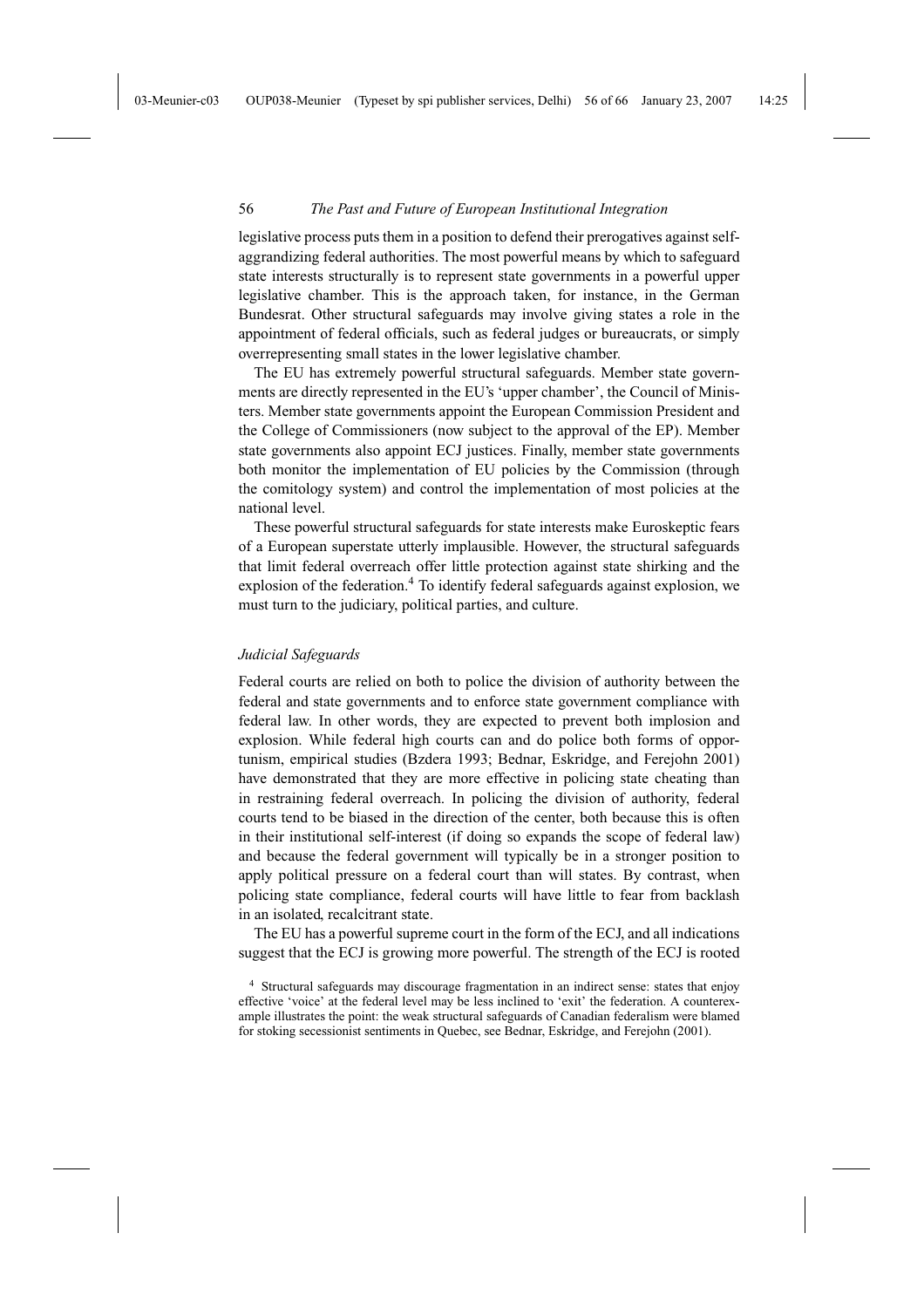in the EU's fragmented institutional structure. As in other political systems, the fragmentation of power between the political branches empowers the judiciary. Divisions between the Council, the Parliament, and the Commission make it difficult for them to collaborate in reining in the ECJ. Therefore, the ECJ can take an assertive stance in enforcing EU law against noncompliant member states with little fear of backlash. Also, knowing that the ECJ and many national courts are independent and assertive, EU lawmakers invite them to play a central role in the policy process, encouraging the Commission and private parties to enforce Community law in court (Kelemen 2004).

The history of EU legal integration has witnessed a steady tightening of EU control over member state compliance. The development of the EU legal system has benefited from a dynamic in which member states encourage the EU to crack down on states who seek to free ride by shirking on their legal obligations. Though individual member states attempt to shirk in particular cases, the member states acting collectively have encouraged the Commission to take a strict line with lawbreakers. Thus the Commission has strengthened its enforcement activities radically over the past twenty years and now makes frequent use of its power to impose financial penalties on member states that disregard EU rulings (Börzel 2001; Kelemen 2006).

Judicial safeguards against member state shirking have also been strengthened by the development of decentralized enforcement of EU law by private parties before national courts (Alter 2001). Decentralized enforcement is based on the Article 234 preliminary ruling procedure, which provides that whenever a national court is hearing a case involving an unresolved question of EU law, that court may refer the case to the ECJ to ask for the proper interpretation of the law.<sup>5</sup> The procedure has encouraged the development of a dialogue between the ECJ and national courts that set in motion a self-reinforcing process that steadily strengthened the ECJ and EU law (Burley and Mattli 1993; Stone Sweet 2000; Alter 2001).

By allowing national courts at all levels to refer cases to the ECJ, the procedure enlists national courts as partners and generates a steady flow of cases that has enabled the ECJ to build up a body of case law that it can then refer to in justifying subsequent judgments (Stone Sweet 2000). Furthermore, many judges see the ECJ as a potential ally in battles with other branches of government, or higher courts, domestically (Alter 2001). Many litigants use the procedure to leverage EC law in the service of domestic policy battles (Alter and Vargas 2001). With national courts applying EU law, governments that seek to resist European law may be forced to disobey their own judiciaries; something they are loath to do. The key to this process has been that the preliminary ruling procedure allows the

<sup>&</sup>lt;sup>5</sup> All national courts have the option of making such references, and final courts of appeal are obligated to do so.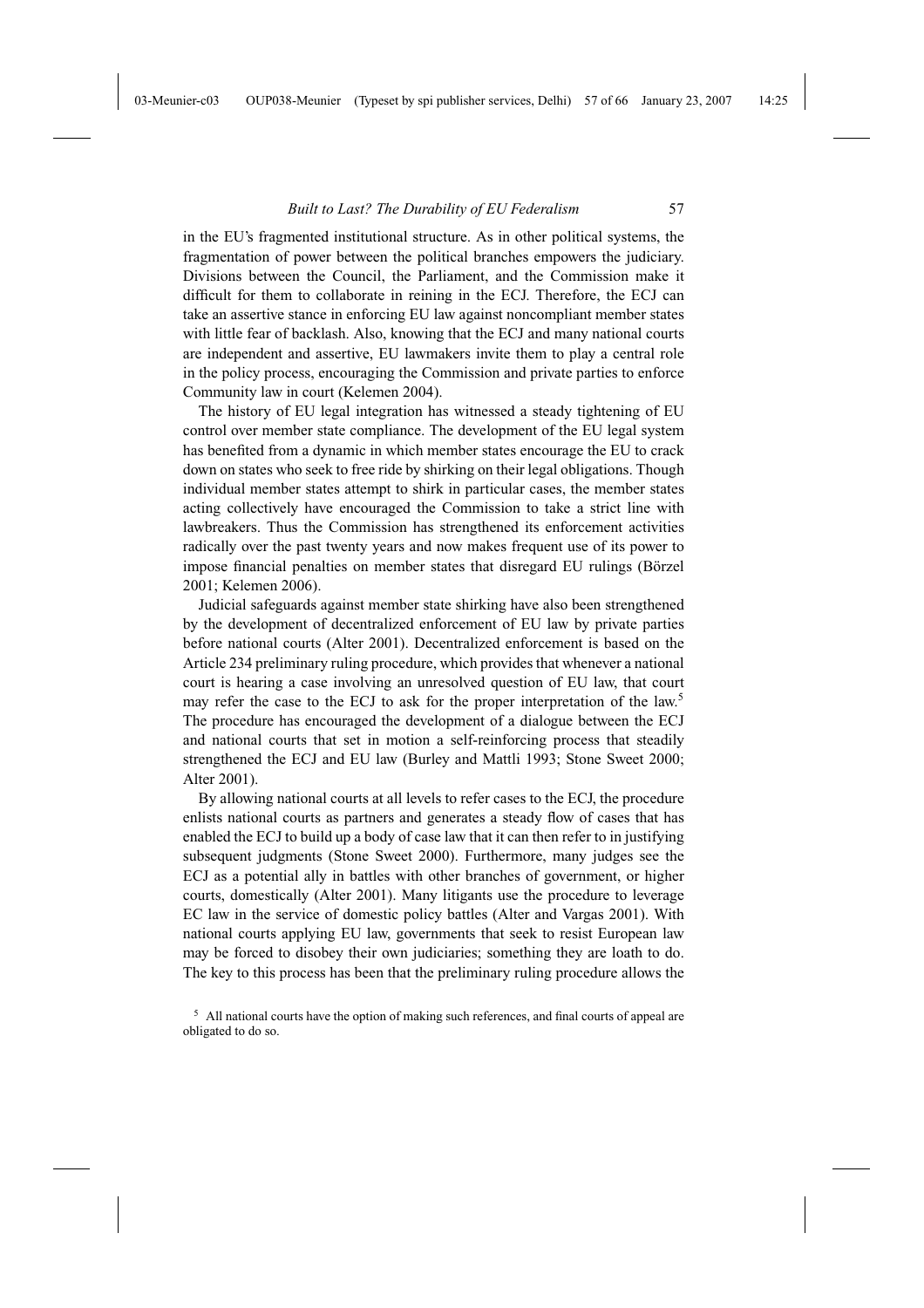self-interested behaviors of the ECJ, national courts and private litigants to reinforce one another and continually to strengthen the EU legal system.

# *Partisan Safeguards*

Party systems affect the incentives of state and federal politicians in several ways that may work to sustain federal systems. Riker (1964) emphasized how the decentralized structure of political parties (as in the USA) may play a vital role in defending state interests and maintaining federalism in the face of great centralizing pressures. Bermeo (2002) highlights the opposite dynamic, whereby the incorporation of regional interests into national political parties can help maintain federalism in systems threatened by centrifugal pressures. Turning to the EU's fragmented polity, the relevant question is whether the emerging Europeanlevel party system has the potential to safeguard EU federalism against centrifugal pressures?

A number of EU scholars have noted the growing power of party groups in the EP (Kreppel 2002; Hix, Noury, and Roland 2006). While MEPs increasingly toe the party line of their European party groups rather than voting along national lines, for the time being these nascent party groupings remain too weak to restrain behavior by national parties that might imperil the Union. In a recent comparative federalism study, Thorlakson (2006) highlighted how the lack of congruence between the national party systems in EU member states and the emerging European party system makes it difficult to build linkages between national parties and party groups in the EP.6

While the European party groups do not yet provide an effective safeguard against explosion, are there reasons to believe they will become more effective in years to come? In their historical, comparative study of federations, Chhibber and Kollman (2004) find that party systems track the shifting allocation of power in federations. Applying their insights to the EU, one would predict that the increasing transfer of authority from the national to the EU level will be accompanied by a strengthening of the role of European-level parties. Indeed, Kreppel's work (2002) suggests that the increasing legislative power has led to increased centralization of party groups in the EP. From this perspective, European parties will not build Europe, but if European leaders build it, they will

<sup>6</sup> The recent dispute between the British Conservative Party and the European People's Party both hints at how partisan safeguards of EU federalism might operate in the future and demonstrates that they are not yet effective. When Conservative leader David Cameron pledged to break away from the EPP and form a new coalition of Euroskeptic parties in the European Parliament, he came under severe pressure from leading figures in the EPP (such as Angela Merkel, Nicolas Sarkozy, and EPP Chairman Hans-Gert Pöttering) who threatened to isolate the Conservatives should they pull out. However, Cameron brushed off these threats and went ahead with his plan—recently announcing an agreement with the Czech Civic Democratic Party to form a Euroskeptic group after the 2009 European Parliament election.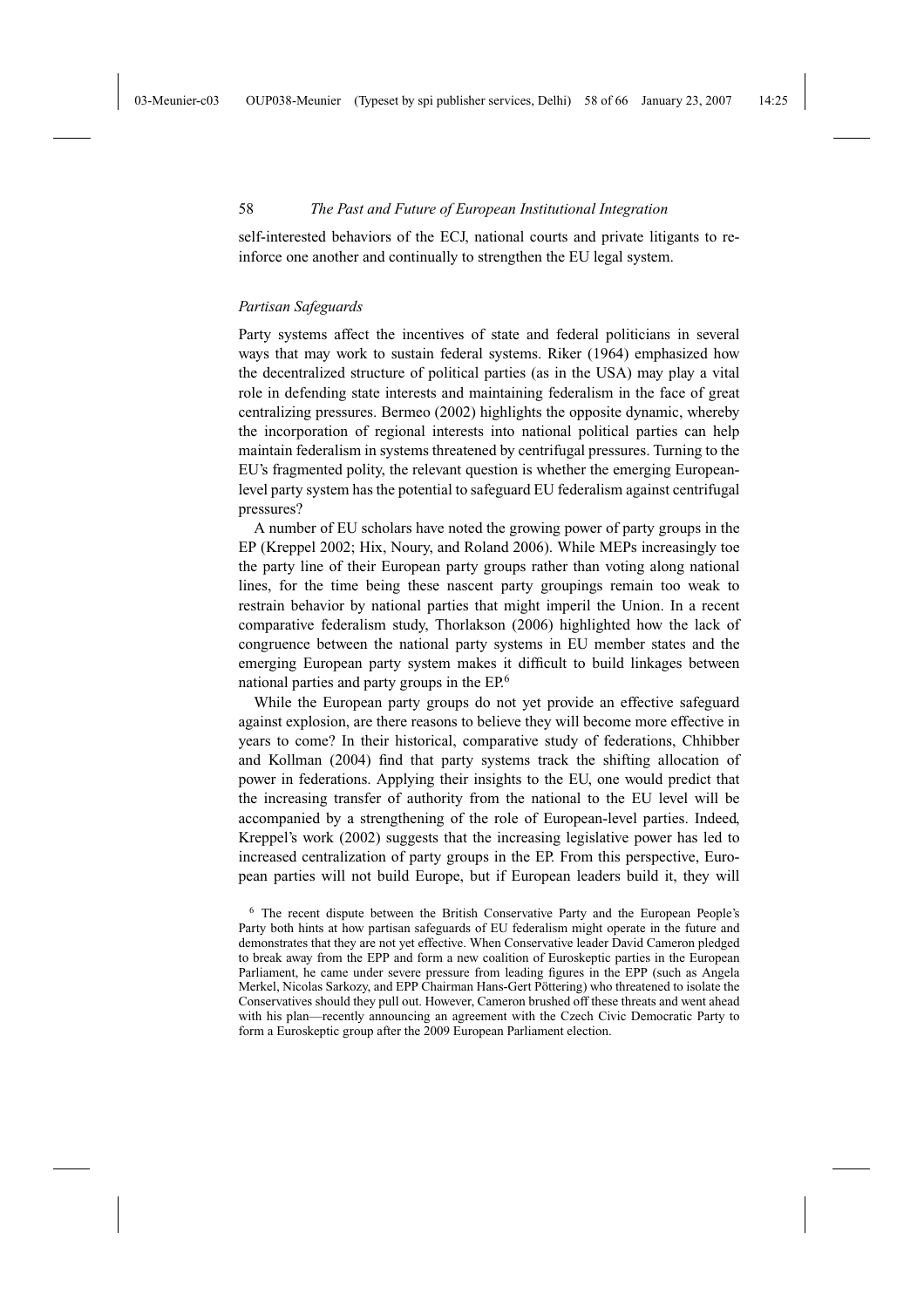come. The experience of other federal systems suggests that if the EU continues to gain authority at anything like the pace it has in recent decades, we should expect European-level parties to strengthen and gain influence over their national counterparts.

#### *Sociocultural Safeguards*

The sociocultural approach to federal durability suggests that the stability of federal institutions must be grounded in a shared sense of identity and political culture of federalism. Most of the major scholars of federalism including Tocqueville, Beer, Elazar, Stepan, and Riker have suggested, in one way or another, that 'a culture of federalism' is vital for the survival of a federation. Conceptualizations of federal culture vary, with some scholars viewing it in terms of common identity at the level of mass publics (Riker 1964; Elazar 1987; Stepan 2001), others viewing it as a shared sense of commitment to the federal project among political leaders (Franck 1968; Friedrich 1969; Elazar 1987) and others viewing it more as a shared understanding—or focal point—concerning the division of authority between states and the federation (de Figueiredo and Weingast 2005).

Without a healthy mixture of complementary identities, the routine infighting that is part and parcel of federal politics may degenerate into conflict that threatens the very survival of the polity (Franck 1968). Bednar (2006: 180) captures the essence of the danger, explaining that 'If citizens identify primarily with one government then they may forgive or ignore (or even reward) opportunistic behavior by it.' Similarly, Stepan (2001: 326) emphasizes how the lack of a sufficient shared sense of identity can increase secessionist threats in fragmented polities. If one level of government senses that it will not be punished by voters for openly defying the other—and that it may in fact be rewarded—then it may have an incentive to do so.

Turning to the EU, we must ask whether EU mass publics and elites have a sense of common identity sufficient to hold together the Union. There is sharp disagreement among EU scholars as to what degree of common European identity is necessary to support existing and future transfers of authority to the EU level, and whether such common identity exists or is emerging. Let us begin with mass publics. As in other federal polities, a sense of 'Europeanness' may be a complex hybrid mixed with national and subnational identities (Choudhry 2001; Risse 2001; Nicolaïdis 2004). Can we say anything about the current level and trajectory of this common identity? Eurobarometer surveys suggest that while slightly more Europeans feel at least some sense of European identity mixed with their national identities, there has been no long term increase in European identity over the last thirty years (Duchesne and Frognier 1995). Graph 3.1, which presents some recent Eurobarometer data (for 1992–2004), shows great stability in respondents' senses of national and European identity.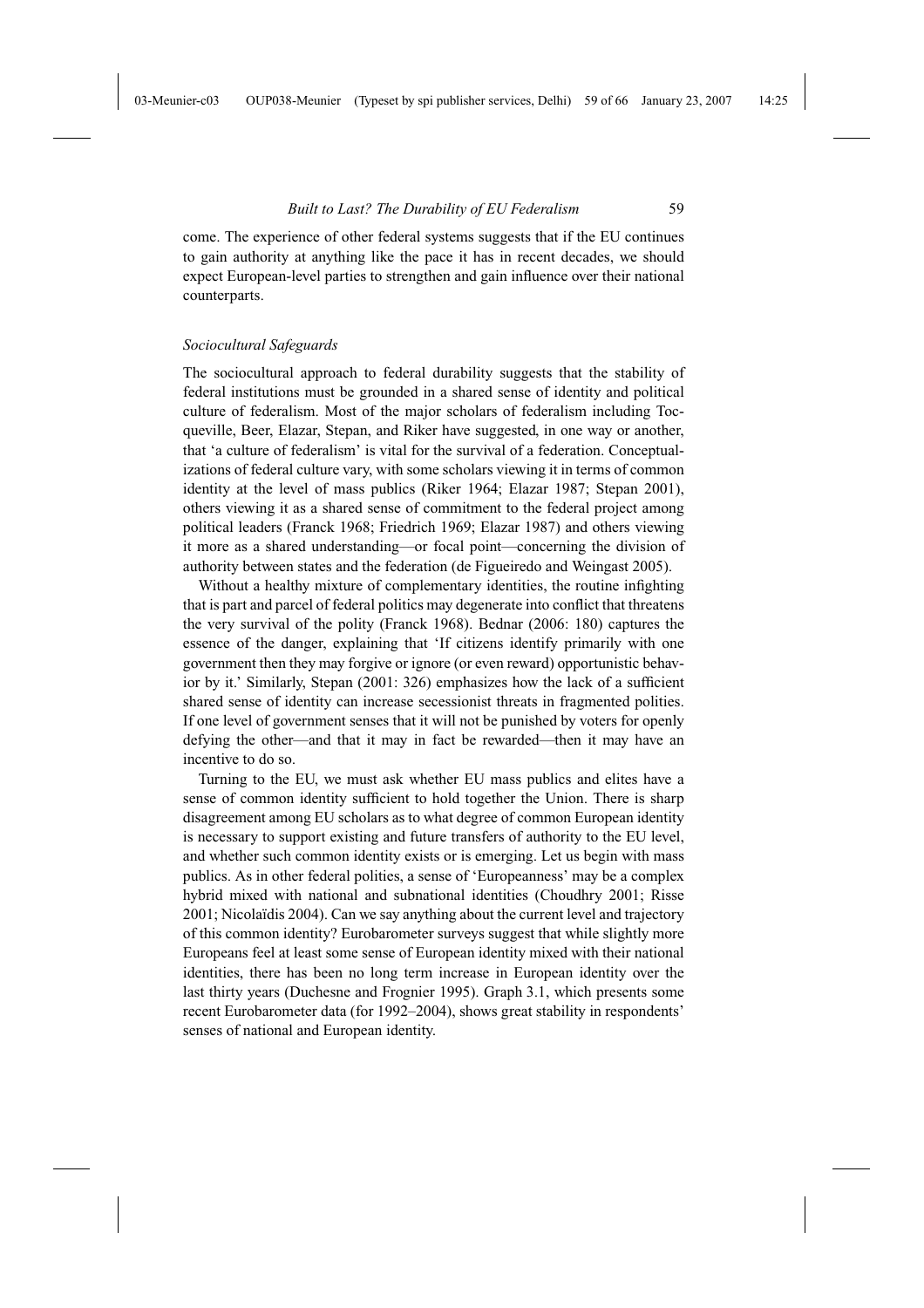Question: In the near future do you see yourself as…?



Country: EU period: from April 1992 (EB37.0) to April 2004 (EB61).

GRAPH 3.1. Hybrid identities. *Source*: http://ec.europa.eu/public\_opinion/cf/waveoutp

Ultimately, whether the lack of a stronger common identity may prove troublesome depends on one question: just how much common identity is necessary to underpin the EU? We cannot answer that question with any precision. However, given that EU competences have expanded dramatically while levels of 'European identity' have remained rather static, the likelihood that the EU's power has grown to the point where it exceeds the necessary basis of 'identity' safeguards must necessarily have increased.

Turning to political elites, there is greater evidence of a long-term increase in shared identities and a culture of federalism. Pioneering work on European integration by Haas (1958) and Friedrich (1969) emphasized how the development of shared identities and among national representatives at the EU level greased the wheels of EU politics. More recently, a great number of studies of EU policymaking in a wide variety of areas have found evidence that deliberative policymaking in European fora has led national representatives to develop shared norms and identities (Christensen, Jørgensen, and Wiener 1999; Checkel 2005*b*).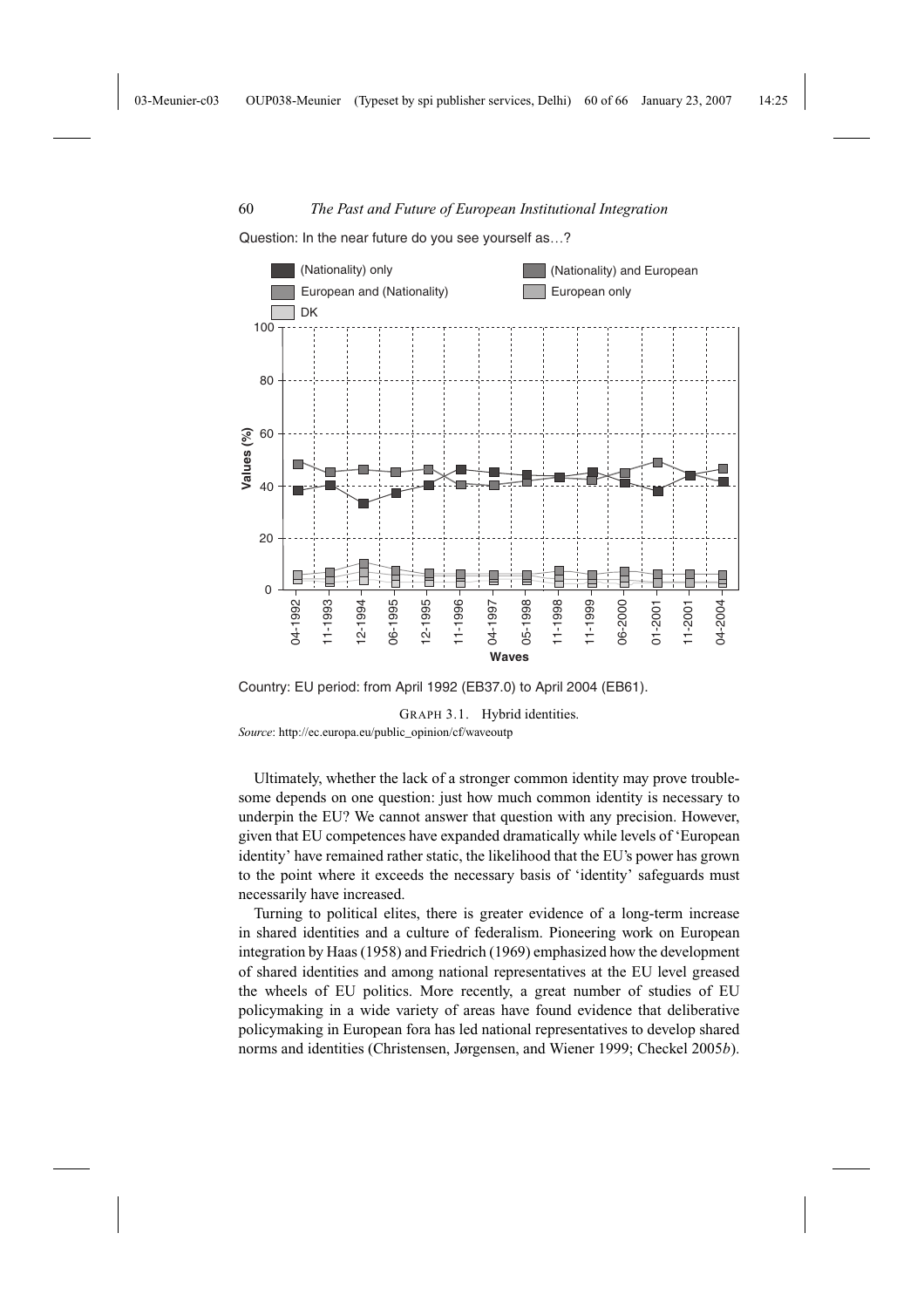While some important studies have found that EU socialization pressures have at best weak influence on preference change of elite decision-makers (Egeberg 1999; Hooghe 2005), we can still accept the qualified claim that at least under some conditions, processes of socialization and deliberative policymaking can lead to some forms of collective identity formation among elite decision-makers engaged in European fora.

Though multinational federations can prove robust (e.g. Switzerland, Canada, and, so far at least, Belgium), most have proven unsuccessful.<sup>7</sup> Where federal institutions are imposed on divided societies in which political elites and mass publics lack adequate commitment to federalism, the system will be prone to fragmentation. For the EU to resist centrifugal pressures over the long run, the EU citizens and leaders may need to develop a stronger sense of common, albeit hybrid, identity.

#### **Breakdown Scenarios and Their Plausibility**

While observers of EU affairs are quick to declare the EU to be in crisis, they are typically far less clear as to what exactly a crisis of the EU might entail. Many analyses of EU crisis seem to be premised on some version of the 'bicycle theory': if the EU does not continue rolling forward it will fall over. Leaving aside for the moment the fact that the bicycle theory lacks conceptual or empirical foundations, it is still worth clarifying precisely what people mean with the idea that the EU will 'fall over'. What exactly would constitute a breakdown of EU federalism? Would we recognize one if we saw it?

The formal renunciation of the Treaties by all member states and the vacating of the offices in Brussels, Strasbourg, and Luxembourg would constitute an indisputable breakdown of the EU. But, short of such a dramatic and unlikely scenario, it not self-evident precisely what sort of behaviors or institutional changes should be viewed as indicators of the breakdown of EU federalism. This section explores the range of variation on our dependent variable—the durability of EU federalism—by highlighting the behavioral and institutional changes that could be taken as indicators of the breakdown of EU federalism.

# *Dissolution*

Formal dissolution constitutes the most complete form of breakup for a federation. In this case, the federation dies when all of its constituent states agree to end their union. Total dissolution is more likely in a federation with a small number of states, in which they simply break up the federation and decide to go their separate ways. Czechoslovakia's velvet divorce and most recently the dissolution of Serbia

<sup>7</sup> However, as Bermeo (2002) notes, all the failed federations of the 20th cent. have been ones imposed by an outside power.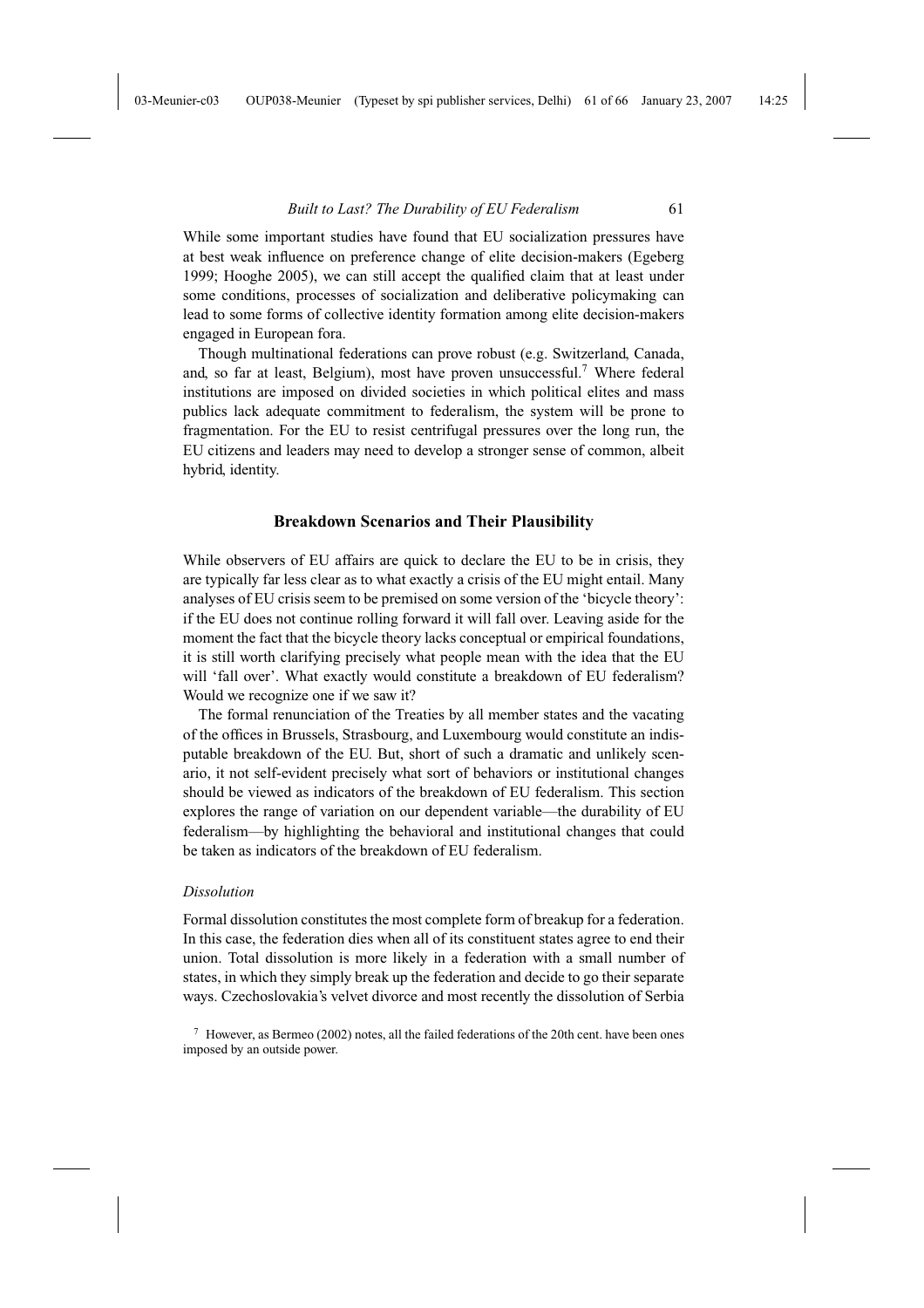and Montenegro illustrate this dynamic. As the number of states in the federation increases, so does the likelihood that some subset of states will maintain existing federal institutions, even if others have torn away from the federation. (We discuss this outcome—*limited secession*—below.)

While formal dissolution would constitute the most complete form of breakup of the EU, it is also the least likely. The current Treaty contains no provisions allowing for its termination. Formally, if all the member states agreed to end the EU, they would need to sign a new treaty detailing how and when to dissolve the Union. This treaty, like any EU Treaty, would need to be ratified, in some cases via a national referendum.

For the foreseeable future, it is difficult to imagine any plausible scenario in which the EU's twenty-five member states would agree to dissolve the Union. Sociocultural safeguards provide the strongest bulwark against dissolution. Even with today's modest levels of European identity, far more citizens across the EU think EU membership is a good thing than thinking it is a bad thing. Eurobarometer surveys over the past decade, supposedly a period of public disenchantment with the Union, show that consistently approximately 50 percent of respondents felt that EU membership was 'a good thing' while only approximately 13 percent felt that it was 'a bad thing'. Even in the most Euroskeptic countries, such as the UK and Sweden, those who view EU membership is a good thing consistently outnumber those who view it as a bad thing. (In 2006, 34 percent good vs. 28 percent bad in the UK and 39 percent vs. 32 percent in Sweden. See Eurobarometer 64: 9–12.) In this climate of public opinion, it is difficult to imagine politicians aggresively pursuing moves to dissolve the EU, or to imagine publics supporting such moves, either directly through referenda or indirectly through elections. If the EU is someday formally dissolved, this would most likely only come at the endpoint of a long series of partial breakdowns along the lines we outline below.

#### *Limited Secession*

The secession of one (or a small number) of member states would constitute a limited form of explosion. Though rare, such voluntary secessions are not unprecedented in federal systems. For instance, the Malaysian Federation continued (and continues) to operate after Singapore's exit in 1965. The EU itself has experienced secession. Though a full-fledged member state has never seceded, Greenland did secede from the Union in 1985 after achieving home rule from Denmark. The EU's draft constitutional treaty specifically establishes a mechanism for secession (Article I-60). Secession of a member state would clearly signal a crisis of the Union, but it might not prove catastrophic. Indeed, while any secession would be traumatic in the short run, one can imagine scenarios in which the exit of a 'preference outlier' might eventually facilitate strengthening of the Union. For instance, if a state with strong sovereignty concerns, such as Denmark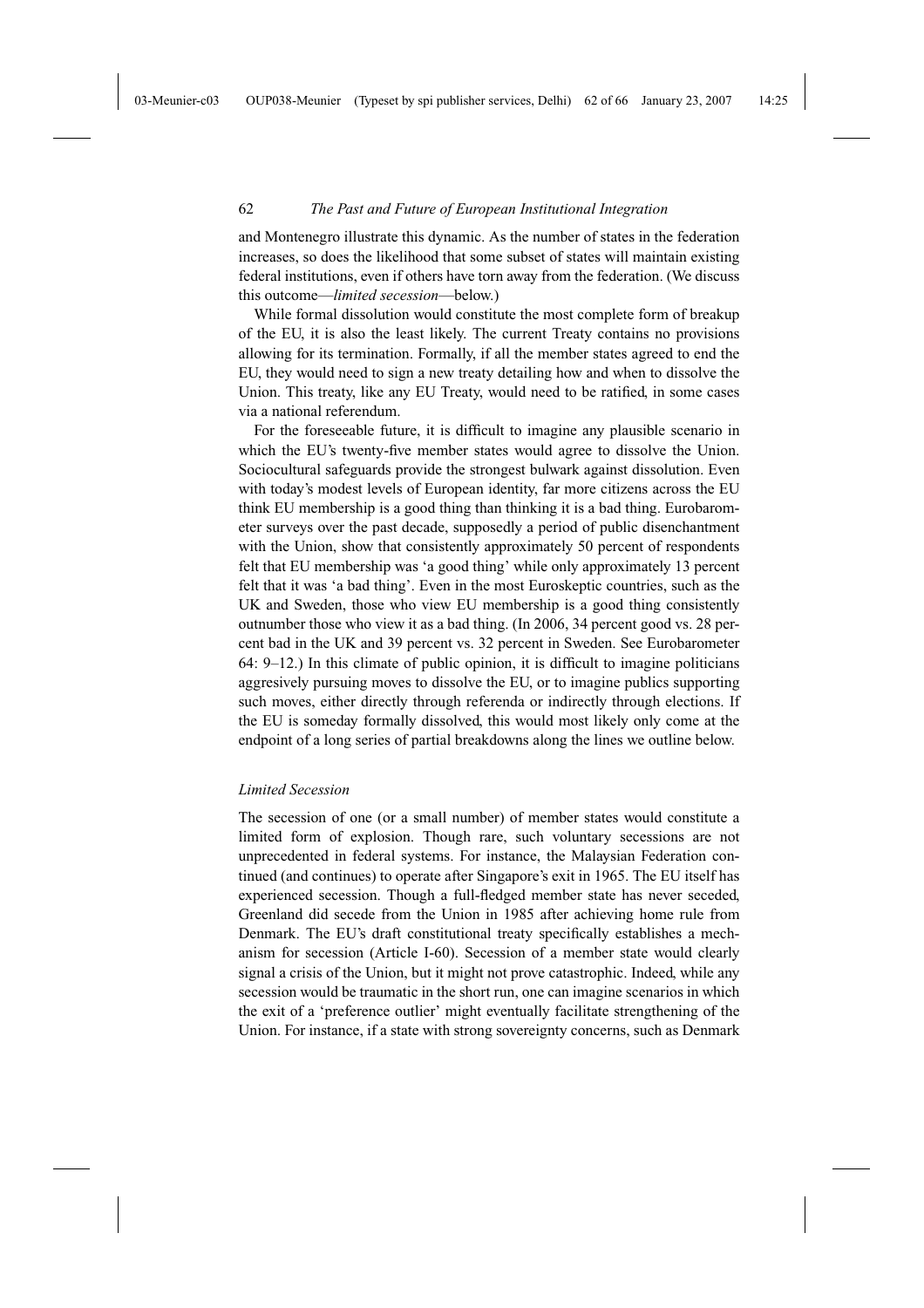or the UK, left the Union, it might free up remaining members to pursue deeper integration in areas that had been blocked.

The secession of a member state would signal a failure both of the Union's structural safeguards, partisan safeguards, and sociocultural safeguards. Secession would be likely only where a member state felt that it could not adequately assert its interests through the Council of Ministers or its influence in other EU fora. If a member state found itself repeatedly outvoted in the Council on issues of core national concern and was unable to block such decisions at the ECJ as violations of subsidiarity or to mitigate their impact through the implementation process, then one can imagine (however unlikely) scenarios in which a member state would decide to quit the Union. Secession would also mark a failure of partisan safeguards, as the European partisan counterparts of the government in question would have surely tried to dissuade it from exiting. Finally, governments are only likely to quit the Union if such a move enjoys the approval of their electorates, which would itself indicate a clear failure of sociocultural safeguards.

#### *Atrophy*

Another form of breakdown would involve gradual atrophy. In this scenario, EU institutions would continue to exist in more or less their current form, but would be increasingly ignored by governments and interest groups, who might instead turn their attention inward or to other supranational organizations. Over time, the EU would cease to be a significant forum for policymaking. This type of atrophy would be unprecedented among truly federal systems. However, a number of empires and international organizations provide useful illustrations of this process. For instance, the Holy Roman Empire experienced a slow death through atrophy. Formally, the Holy Roman Empire existed for nearly a millennium (843– 1805). In practice, the conflict between Protestants and Catholics in the sixteenth century initiated a downward spiral from which the empire never recovered. Over the next 200 years, the Holy Roman Empire devolved from a powerful, quasifederal arrangement into an empty shell. By the eighteenth century, Voltaire famously quipped that the Holy Roman Empire was 'neither Holy, nor Roman, nor an Empire'. As Tim Garton Ash put it recently, might a future French philosopher, surveying a weak, loose agglomeration spanning into Asia Minor, the Caucasus, and to the edge of the Urals one day point out that the EU is 'neither European nor a Union' (2006)?

Atrophy would result most likely from an erosion of the Union's judicial safeguards. Though the EU enjoys strong judicial safeguards, these cannot be taken for granted. Defenders of national sovereignty and economic protectionists regularly rail against the ECJ's intrusions into national affairs. National politicians of all varieties complain of 'red tape' emanating from Brussels, and EU policymakers increasingly profess commitment on the use of flexible, non-binding 'new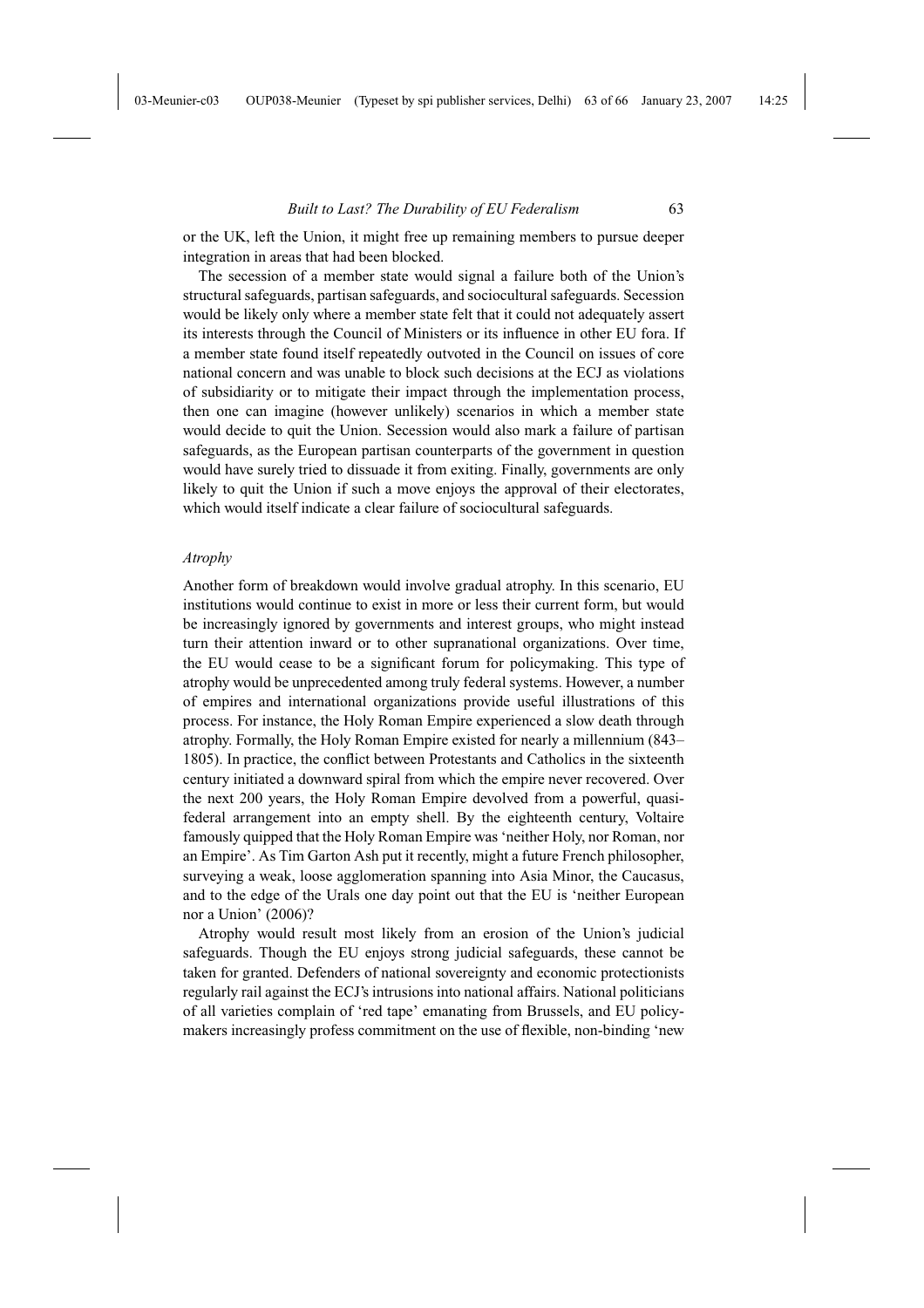modes of governance' such as the Open Method of Coordination (see Kelemen and Idema 2006 for a critique of the OMC). Thus far, such methods have been limited to peripheral areas of policymaking such as social policy. However, if they spill over into core areas of EU competence, such as the Single Market and the protection of individual rights, they could erode the EU's judicial safeguards. Were the EU to travel too far down this path, it might atrophy into something like the OECD (Organization for Economic Cooperation and Development)—a weak international forum for the comparison of 'best practices' and the dissemination of policy ideas—a far cry from the powerful EU we observe today.

# *Growth of Variable Geometry*

The least obvious form of collapse would involve the growth of variable geometry. Some degree of variable geometry constitutes no threat to the Union. Variable geometry already exists in the EU, for instance with the variable memberships in the Eurozone and Schengen, voluntary opt-outs in areas such as immigration and asylum and plans for 'enhanced cooperation' in European Security and Defense Policy (ESDP). Variable geometry exists in many federations, where it is labeled 'asymmetric federalism', and is typically tailored to allow some states for instance those with particularly distinct cultural identities—greater autonomy in policymaking.

Like other federations, the EU can operate effectively with some forms of variable geometry. To date, variable geometry has served primarily to facilitate deepening of European integration, allowing pioneers to move ahead and generating pressures to follow (Labeta 2005). However, taken to an extreme, variable geometry could vitiate the Union (Leslie 2000). Some observers fear that the exercise of opt-outs in sensitive areas—for instance a large state quitting the Eurozone—could initiate a great unraveling, leading more states to opt out of more policy areas. If voluntary opt-outs and opt-ins became the norm, the EU might come to constitute more of an inchoate assemblage of overlapping clubs than a formal federal-type organization with a legal order. As Schmitter (1996) pointed out in his analysis of potential Euro futures, this outcome (which he labeled *Condominio*) would be the most unprecedented path for the EU to take.

Greater reliance on variable geometry, if it is to emerge, is most likely to result from an effort to steer clear of two less attractive outcomes: limited secession and atrophy. In order to discourage skeptical member states from either seceding or grinding EU operations to a halt, those who wish to push ahead will be tempted simply to allow them to opt-out.

### *Civil War*

A civil war, in which federal forces are deployed against a member state's forces or in which one member state's forces are deployed against another's would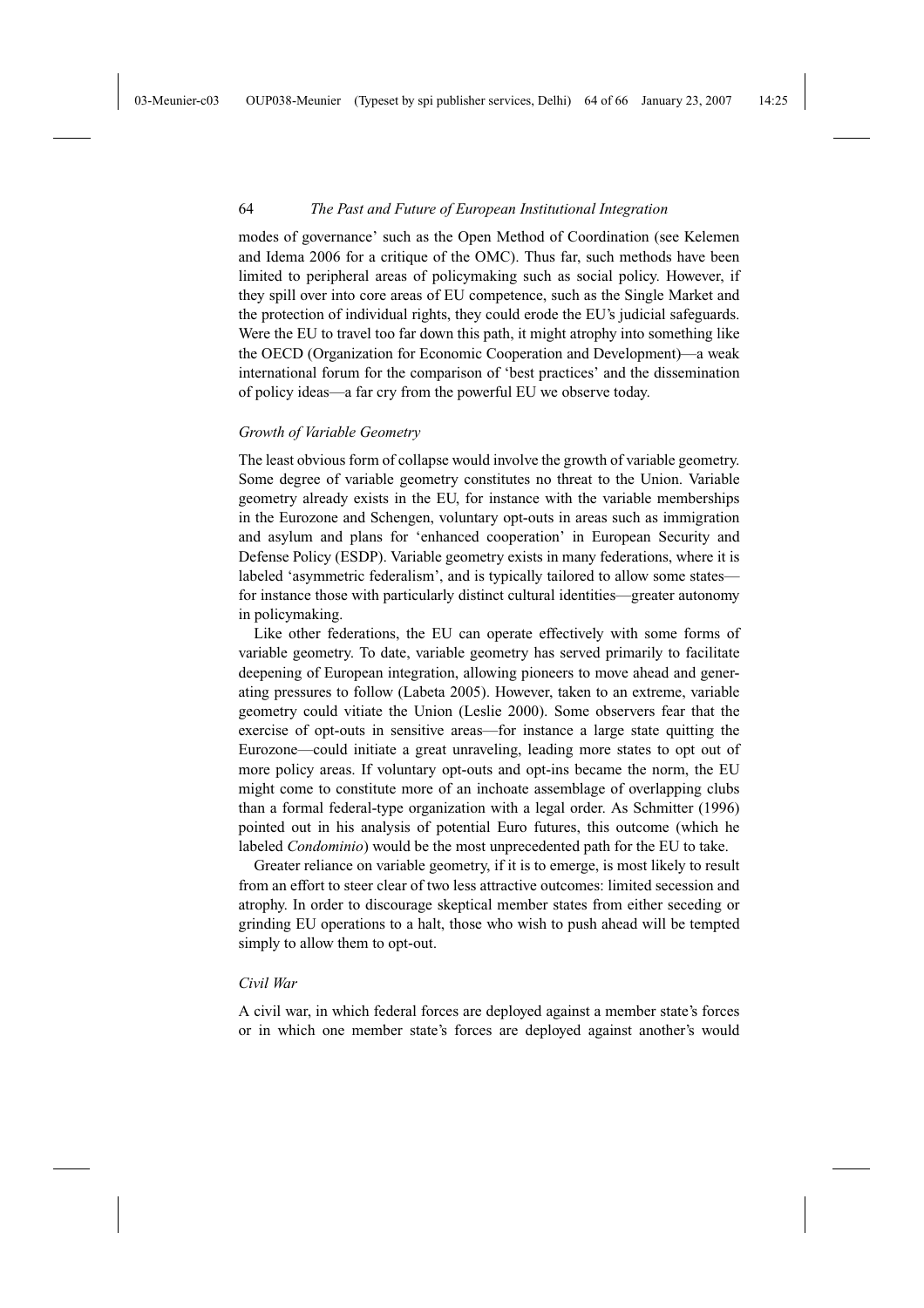constitute a breakdown of the federal system. Federal systems are designed to function as communities based on a shared rule of law. Where federal-state or interstate relations become violent, this rule of law is, at the very least, temporarily shaken. Such conflicts, by their very nature, signify a lack of common identity and the breakdown in the sociocultural safeguards of federalism.

Ultimately, the impact of a 'civil war' on a federal system depends on the outcome of the conflict. If state based rebels prevail, a federal system may collapse or at least lose one or more states to secession. If, on the other hand, federal forces prevail, the federal system may well emerge strengthened. Indeed, as Brian Taylor (2006) has argued, in practice many federal systems regularly rely on some degree of coercion. Similarly, Horowitz (1985) has argued that coercion may be crucial to deterring secessionist threats and helping federations to succeed.

Is a European civil war plausible? While a war pitting the EU as a collective actor against one of its member states is highly implausible, a variety of other civil war scenarios are easier to imagine. For instance, looking some years into the future, one could imagine a newly admitted member state in the Balkans requesting EU assistance in suppressing an armed insurgency by a minority ethnic group. They might in fact be eager for EU involvement, both to benefit from material assistance and to multilateralize the conflict so as to avoid potential charges of human rights abuses by domestic troops. If the EU mounted a successful 'peacemaking' and 'peacekeeping' operation, such a civil war might in fact strengthen the Union. By contrast, any violent conflict between two member states—for instance involving a border dispute or intervention by one member state to protect its ethnic compatriots in a neighboring state—would prove far more threatening to the Union. Fortunately, violent conflict between member states is highly unlikely for the foreseeable future.

# **Conclusion**

Rumors of the EU's impending demise are greatly exaggerated. The EU is not in a 'permanent crisis' as Barroso put it in June 2005, nor is it in a particularly 'deep crisis' as Jean Claude Juncker put it days later. The EU is certainly not facing an institutional crisis. The EU's legislative machinery continued operating effectively throughout 2005 and 2006, coping well with enlargement and continuing to make policy on everything from telecommunications to financial services, to environmental and consumer protection. Recently, the member states have backed the strengthening of EU powers in controversial areas such as counterterrorism and policing (with the Data Retention Directive, the European Evidence Warrant and proposals to give Europol new investigatory powers), and they have reached a compromise on the controversial services directive. The ECJ has continued to take a strict line enforcing EU law against errant governments and has expanded the